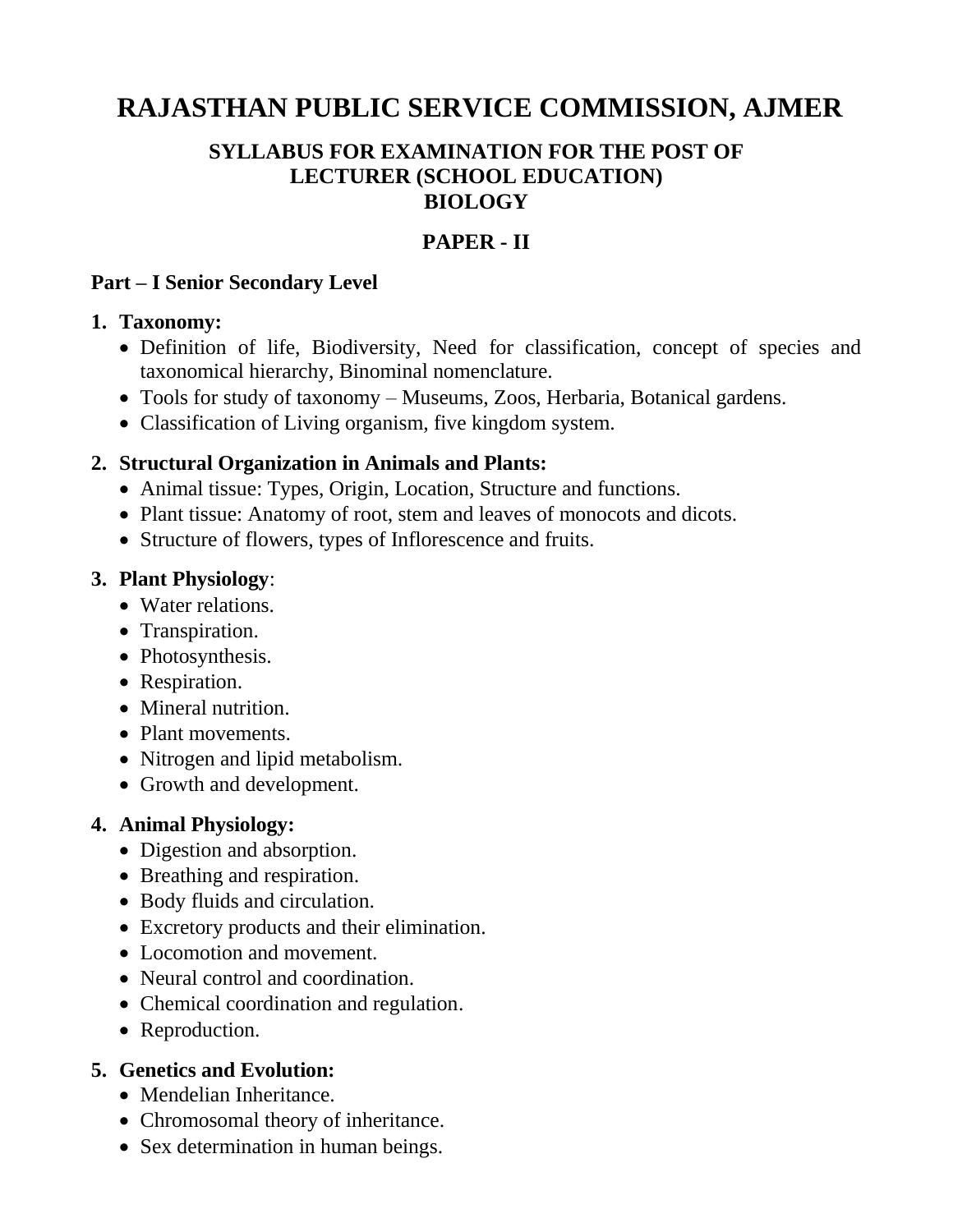- Linkage and crossing over.
- Origin of life theories and evidence.

## **6. Biology in Human Welfare:**

- Economic importance of Protozoa, Helminths, Insects and Molluscs.
- Plant utilization- Cereals (Wheat, Rice), Fiber yielding plants (Cotton, Jute), Vegetable oils (Groundnut, Mustard), Spices (Coriander, Fenugreek and Cumin), Medicinal Plants *(Commiphora, Withania),* Beverages (Tea, Coffee).
- Basic concepts of Immunology, Vaccines, Pathogens, Parasites, Cancer, AIDS.

## **7. Environmental Biology:**

- Organism and its environment.
- Biogeochemical cycles: Carbon, Nitrogen, Phosphorus.
- Environmental Pollution: Air, Water, Noise and Soil.

## **Part – II Graduation Level**

## **1. Cell Structure and Functions:**

- Concept of Cell Theory; Structure of Prokaryotic and Eukaryotic cell; Plant and Animal cell.
- Structure, properties and functions of cell surface cell process.
- Cell organelles-structure and function.
- Chromosomes Structure, types, aberrations.
- Chemical constituents of living cells:
	- Biomolecules Structure and functions of proteins, carbohydrates, lipids, nucleic acids.
	- Enzymes Types, properties and enzyme action.
- Cell cycle; cell division mitosis, meiosis and their significance.

## **2. Taxonomy:**

- Levels of Organization, Symmetry, Coelom and Metamerism in animals.
- Salient features and classification of non chordata and chordata upto order level with examples.
- Salient features and classification of plants (major groups upto class).
- Floral variations in Ranunculaceae, Apiaceae, Asteraceae and Poaceae.

## **3. Structure (External Internal), Reproduction and Life cycle of the following-**

Amoeba, Obelia, Taenia, Ascaris, Pheretima , Periplanata, Rana and Rabbit.

#### **4. Structure Reproduction and Life cycle of the following:**  Algae, Fungi, Bryophytes, Pteridophytes, and Gymnosperms.

## **5. Developmental Biology:**

Gametogenesis, Spermatogenesis and Oogenesis.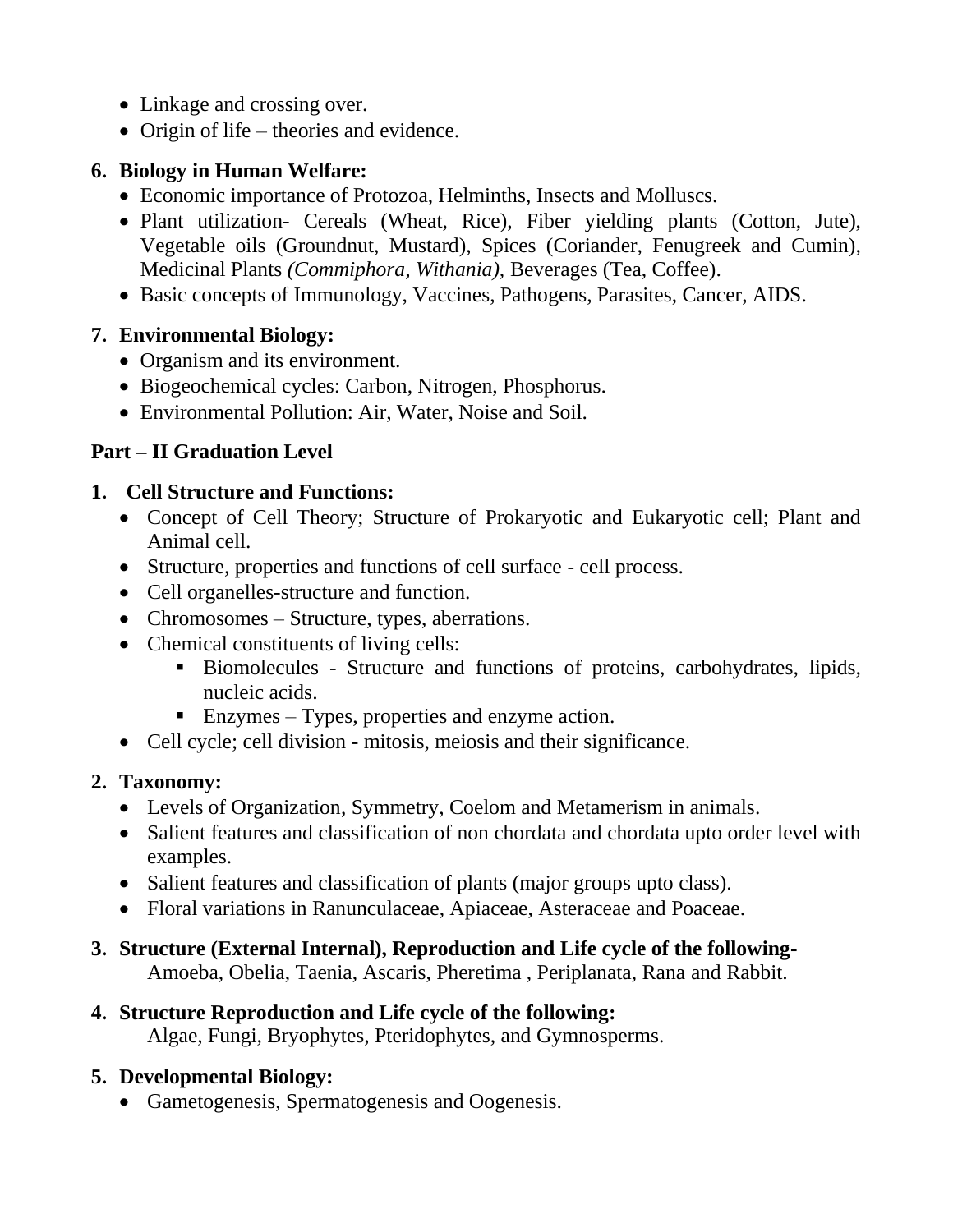- Fertilization, Cleavage, Blastula, Gastrula-Morphogenetic movement, Fate maps, embryonic induction.
- Metamorphosis of frog. Regeneration, Amphibian limb regeneration.
- Extra-embryonic membranes in chick.
- Placenta in mammals.
- Endocrine control of ovulation, pregnancy, parturition and lactation.

#### **6. Reproduction in Higher Plants:**

- Vegetative, Asexual and Sexual Reproduction.
- Pollination and Fertilization.
- Embryogenesis.

#### **7. Ethology:**

**Types of Animal Behavior:** Feeding, Learning, Instinctive, Motivated, Social and Reproductive.

#### **8. Biostatistics:**

- Mean, Mode, Median, Standard deviation.
- Tabular and graphical representation of data- histogram, Pie diagram, bar diagram, line graph.

## **Part – III Post Graduation Level**

#### **1. Ecology:**

Ecosystems- components and types. Energy flow; Food chain, food web. Environmental factors (climatic, edaphic and biotic). Population and ecological adaptations. Plant and animal succession.

## **2. Biotechnology and its Applications:**

Definitions, scope and applications. Recombinant DNA technology. Transgenic animals and plants. Application in Health and Agriculture. Tissue culture- methods and application.

## **3. Techniques in Biology:**

Electrophoresis, Centrifugation, Chromatography, Colorimetry, Spectrophotometry, ELISA.

## **4. Microscopy**:

Principle of Light microscopy, Phase contrast microscopy and Electron microscopy.

## **5. Biogeography and Wild Life Conservation**:

Endemism, Hot spots, Plant and Animal distribution with special reference to Rajasthan. Wild life conservation. Biosphere reserves, Wild life sanctuaries and National Parks.